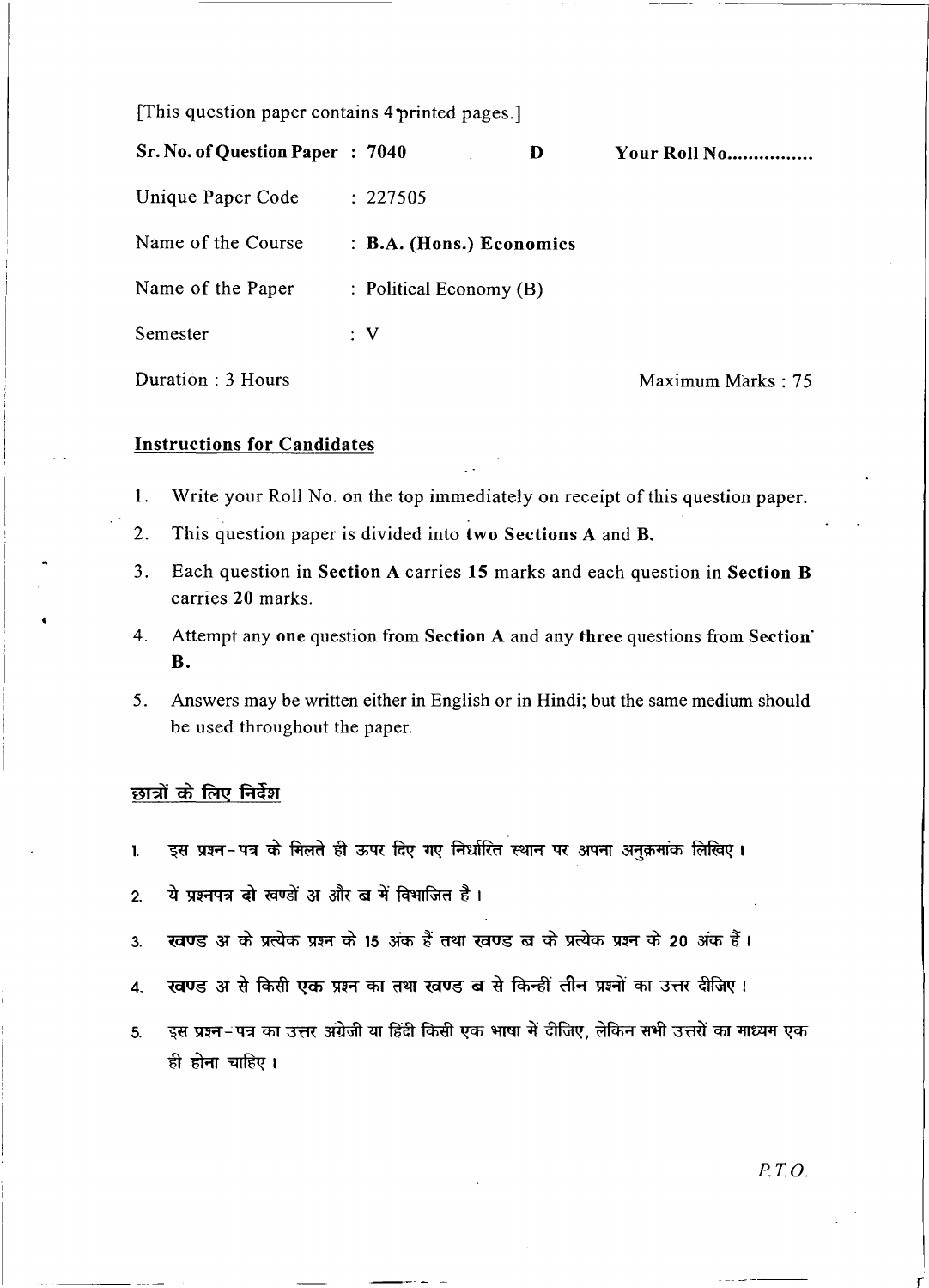٦

## SECTION A (खण्ड अ)

1. How have multinational corporations evolved within the structure of capitalist production ? How have the corporations created a systematic pattern of uneven development ?

कैसे बहुराष्ट्रीय निगमों ने पूंजीवादी उत्पादन की संरचना के भीतर विकास किया है ? कैसे निगमों के असमान विकास का एक व्यवस्थित पैटर्न बनाया है ?

2. "One persistent fact within the complex history of uneven neoliberalization has been the universal tendency to increase social inequality and to expose the least fortunate elements in any society to the chill winds of austerity and the dull fate of increasing marginalization." Elucidate the statement with evidences from different countries.

"असमान नव-उदारवादी (neoliberalization) के जटिल इतिहास के भीतर एक कायम तथ्य सामाजिक असमानता को बढ़ावा देने की सार्वभौमिक प्रवृत्ति और समाज के कम भाग्यशाली तत्व को तपस्या की सर्द हवालों व बढते हाशियाकरण के सुस्त भाग्य को प्रकट करना है" विभिन्न राष्ट्रों से प्रमाणित करके बयान को स्पष्ट करें।

3. Discuss the challenges faced by the Trade Unions and the labour movement in the context of employment practices in current phase of globalisation.

ट्रेड यूनियनों और श्रमिक आंदोलन के सामने वैश्वीकरण के मौजदा दौर में रोजगार प्रथाओं के सदर्भ में आने वाली चुनौतियों पर चर्चा करें।

## SECTION B (खण्ड ब)

4. What are the different perspectives of analysing Post-Fordist regimes of capitalist accumulation ? To what extent has the emergence of new paradigms in production signalled the end of Fordist processes in industry or services?

 $\ddot{\cdot}$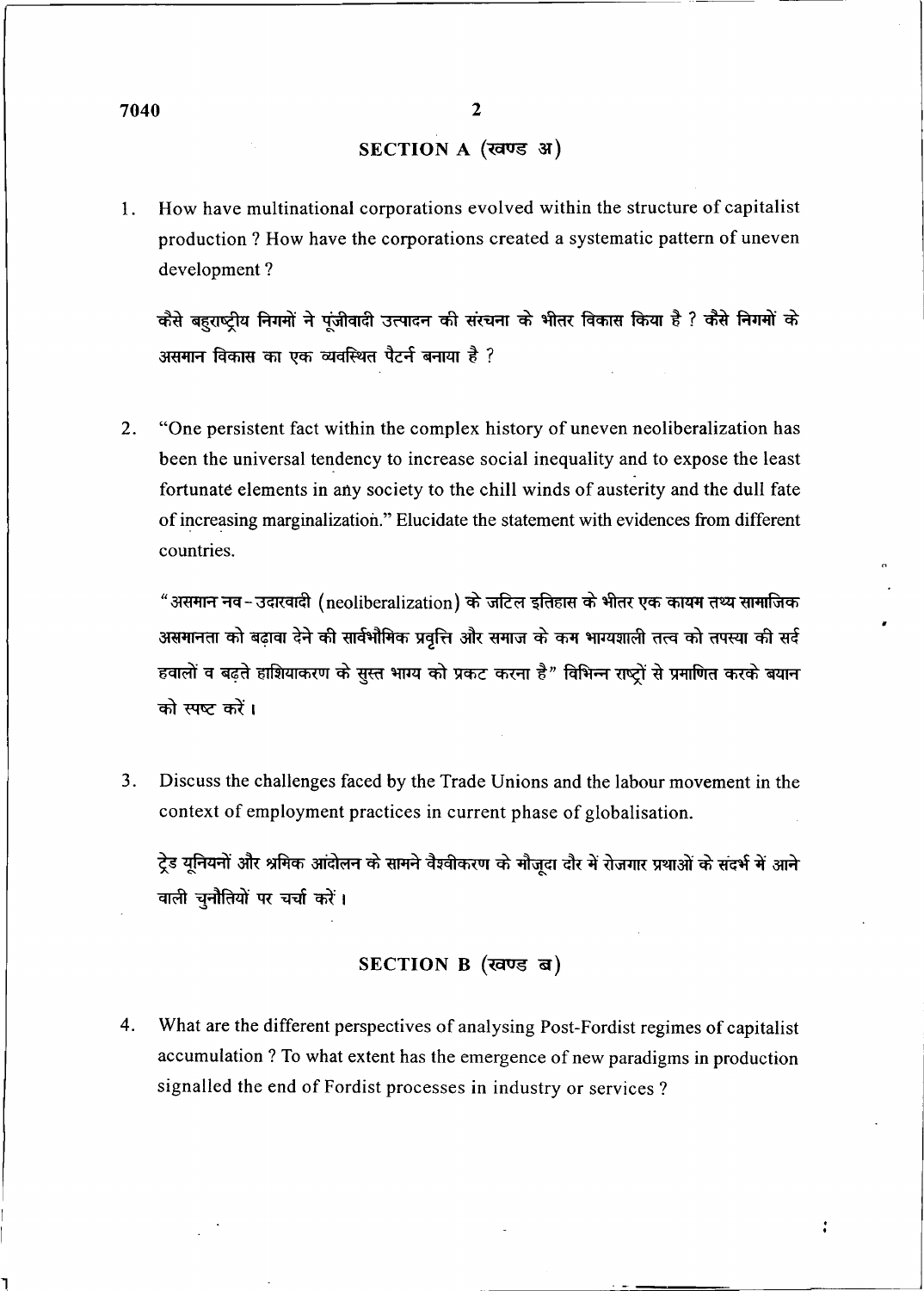$7040$  3

I • •

पूंजीवसदी संचय का उत्तर - फोर्डवाद (Post-Fordist) व्यवस्थाओं का विश्लेषण करने के अलग-अलग दृष्टिकोण क्या हैं ? उत्पादन में नए मानदंड के उद्भव ने किस हद तक उद्योग या सेवाओं में फोर्डवाद (Fordist) प्रक्रियाओं के अंत का संकेत दिया है ?

5. Explain the various contradictions inherent in the framework of the 'neoliberal' State. To what extent do these contradictions arise out of a disparity between the declared aim of neoliberalism and its actual manifestation in practice ?

"नव-उदारवादी" (neoliberal) राज्य के ढांचे में निहित विभिन्न अंतर्विरोधों के बारे में बताएं किस हद तक ये विरोधभास नव-उदारवाद के घोषित उद्देश्य और व्यवहार की वास्तविक अभिव्यक्ति के बीच असमानता से जन्म लेता है ?

6. Explain the major shift in the realm of 'Corporate Governance' and 'Managerial Culture' since the advent of 'financialisation'. Discuss how governments have often promoted a broader 'equity culture' concomitant to this shift.

"वित्तीयकरण" (financialisation) के आगमन के बाद से 'कॉर्पोरेट गवर्नेंस' और 'प्रबंधकीय संस्कृति' (Corporate Governance and Managerial Culture) के दायरे में आये बड़े बदलाव की व्याख्या करें। चर्चा करें कि कैसे सरकारें अक्सर इस बदलाव के लिए एक व्यापक 'इक्विटी संस्कृति' सहवर्ती पदोन्नत किया है।

7. What are the different types of global value chain governance? How effectively does the global value chain framework highlight interfirm linkages and coordination between buyers and sellers ?

वैश्विक मृत्य शृंखला शासन के विभिन्न प्रकार क्या हैं ? कैसे वैश्विक मूल्य शृंखला रूपरेखा, प्रभावशाली रूप से क्रेता और विक्रेता के अंतर फर्म संपर्क और समन्वय पर प्रकाश डालता हैं ?

8. How does a power-weighted social decision rule correct the impersonal notion of environmental degradation being a necessary by-product of economic activity ? To what extent do greater inequalities of power and wealth lead to greater environmental degradation ?

*PT.O.*